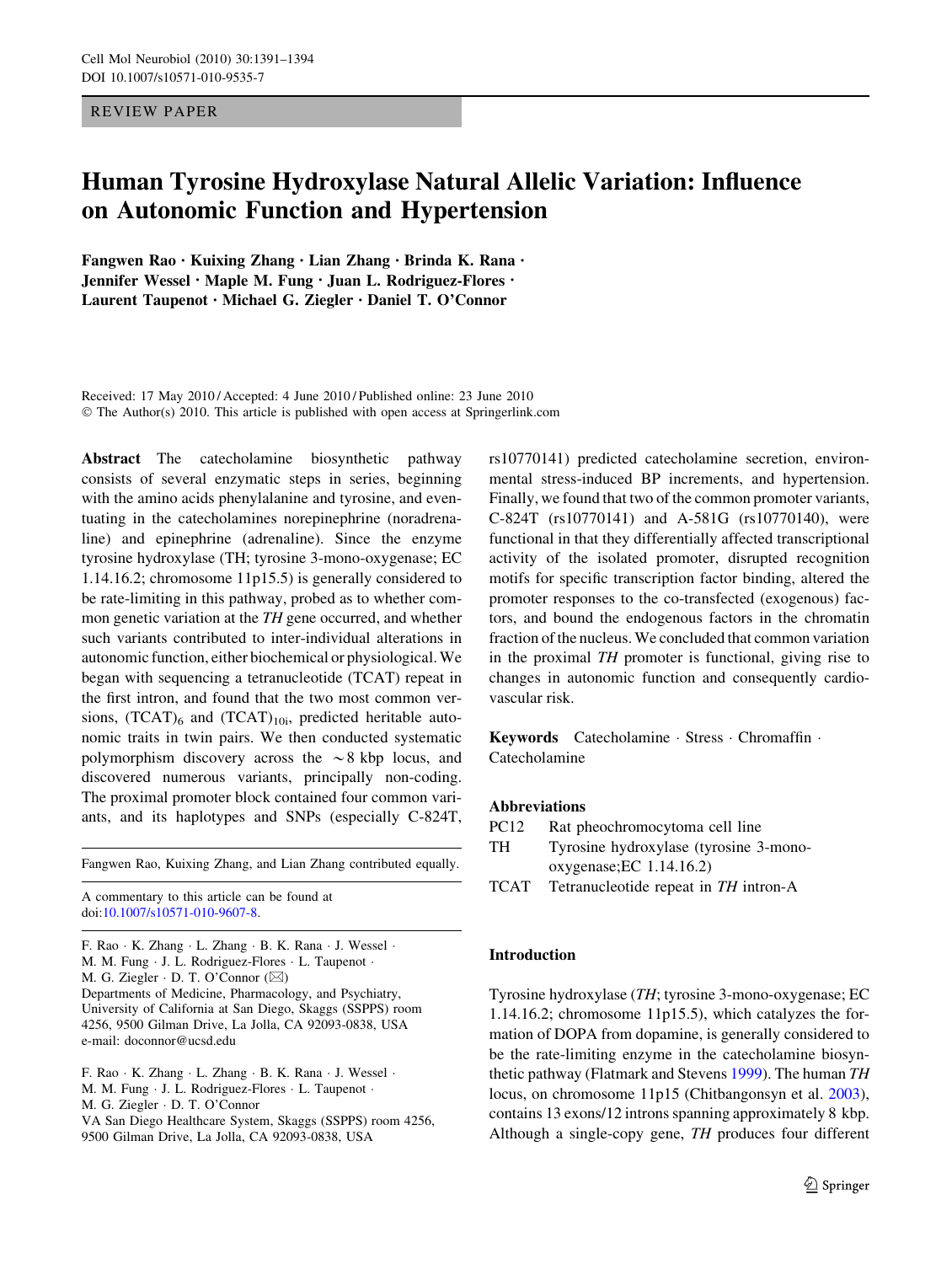types of mRNA through alternative splicing of a single primary transcript (Grima et al. [1987\)](#page-2-0), indicating one novel level of regulating catecholamines. Substantial loss of TH enzymatic activity has profound consequences both in humans (Flatmark and Stevens [1999](#page-2-0)) and in mice with targeted ablation of the TH locus (Zhou et al. [1995](#page-3-0)).

## TH Microsatellite Polymorphism and Hypertension

Essential (idiopathic) hypertension develops over several decades of life. The human TH locus bears several examples of common natural allelic variation, such as the tetranucleotide repeat [or microsatellite polymorphism,  $(TCAT)_{n}$ ] in its first intron, which associate with essential hypertension (Sharma et al., [1998](#page-2-0)). The TH tetranucleotide repeat  $(TCAT)$ <sub>n</sub> occurs in 5–11 head-to-tail copies. Barbeau et al. [\(2003](#page-2-0)) found that  $(TCAT)$ <sub>6</sub> and  $(TCAT)$ <sub>10i</sub> alleles seemed to be cardioprotective by association with attenuation of the hemodynamic response to stress with increasing age, while  $(TCAT)$ <sub>7</sub> seemed to be deleterious by their association with higher resting systolic blood pressure and greater hemodynamic response to stress with increasing body mass index. Sharma et al.  $(1998)$  $(1998)$  found that the  $(TCAT)_{10}$  ("E") allele was over-represented in hypertensive subjects, whereas the (TCAT)9 (''D'') allele frequency was increased in control (normotensive) subjects. Wei et al.  $(1997)$  $(1997)$  found  $(TCAT)$ <sub>9</sub> to be associated with higher norepinephrine levels.

In order to probe the role of TH polymorphism in stressinduced disease pathways, we used a classical human twin study design (Boomsma et al. [2002](#page-2-0)). Exploring the effects of particular  $(TCAT)$ <sub>n</sub> alleles on "intermediate phenotypes,'' we stratified each individual on the basis of number of copies of the allele. We found that the two most common alleles,  $(TCAT)$ <sub>6</sub> and  $(TCAT)$ <sub>10i</sub>, influenced a number of autonomic traits, both biochemical and physiological: (TCAT)6 copy number affected basal pulse interval and heart rate, and post-stress heart rate.  $(TCAT)_{10i}$  copy number affected basal pulse interval, plasma epinephrine, and renal norepinephrine excretion (Zhang et al. [2004\)](#page-2-0). We documented the heritability of blood pressure, and found that  $(TCAT)$ <sub>6</sub> allele frequencies differed among individuals stratified by genetic risk (family history) of hypertension: in particular, family history-positive individuals were less likely to bear the  $(TCAT)_6$  allele. Since increasing  $(TCAT)$ <sub>6</sub> allele copy number was associated with lower basal and stress-induced heart rates, the results obtained suggested a mechanism whereby  $(TCAT)_6$  alleles may be protective against the future development of hypertension.

The  $(TCAT)<sub>n</sub>$  motif can bind such transcription factors as  $API^{10}$  or ZNF191 (Albanese et al. [2001\)](#page-2-0) and may function as a transcriptional enhancer when tested in transfected/expressed promoter/reporter plasmids. However, in transfected TH promoter/intron/reporter studies (Albanese et al.  $2001$ ), the  $(TCAT)$ <sub>n</sub> repeat *silences* transcription in a copy number-dependent way; by contrast, in vivo we observed directionally opposite associations of common  $(TCAT)<sub>n</sub>$  alleles with autonomic function:  $(TCAT)<sub>10i</sub>$  with activation and  $(TCAT)_{6}$  with diminution of sympathetic outflow (Zhang et al. [2004\)](#page-2-0). Thus, transcriptional effects of the  $(TCAT)$ <sub>n</sub> could *not* mechanistically explain common variation in human autonomic function. Therefore, we carried out systematic polymorphism discovery at the locus.

## Discovery of Common TH Variants Governing Transcription, Human Autonomic Activity and Blood Pressure In Vivo

In order to probe the possible underlying impact of TH variation on stress-induced disease pathways, we re-sequenced  $\sim$  1.2 kbp of 5' promoter as well as all 13 exons and adjacent intronic regions for rare and common variants in 80 ethnically diverse subjects as well as 422 twins. Plasma and urine catecholamines were measured by radioenzymatic assay (Kennedy and Ziegler [1990](#page-2-0)).

In the coding region, we found two common bi-allelic variants, only one of which was non-synonymous: Val81- Met (at 37.4%) which did not associate with the autonomic traits we studied. We also found 12 unusual coding region variants, but the non-synonymous variants had minor allele frequencies of only 0.3–0.6%, not sufficient to account for the common population associations.

Thus, we turned to potential regulatory (non-coding) variants and found 10 SNPs in the proximal promoter region, four of which (C-824T, G-801C, A-581G, and G-494A) were common (minor allele frequencies  $>10\%$ ). Statistically, C-824T (rs10770141) and A-581G (rs10770140) seemed to influence both catecholamine secretion and the blood pressure response to environmental stress. A multivariable analysis further indicated that C-824T became the most significant predictor of change in DBP during cold stress. The -824T allele is associated with increased catecholamine production, increased blood pressure increments in response to stress, and extreme blood pressure values in the population. It was tempting to speculate that the functional variation that we observed in -824T carriers could be the outcome of environmental selective pressures on alleles augmenting catecholaminergic function (Rao et al. [2007](#page-2-0)).

## Mechanistic Studies of Human TH Promoter Genetic Variation

More recently, we performed additional studies to test whether such TH promoter variants were by themselves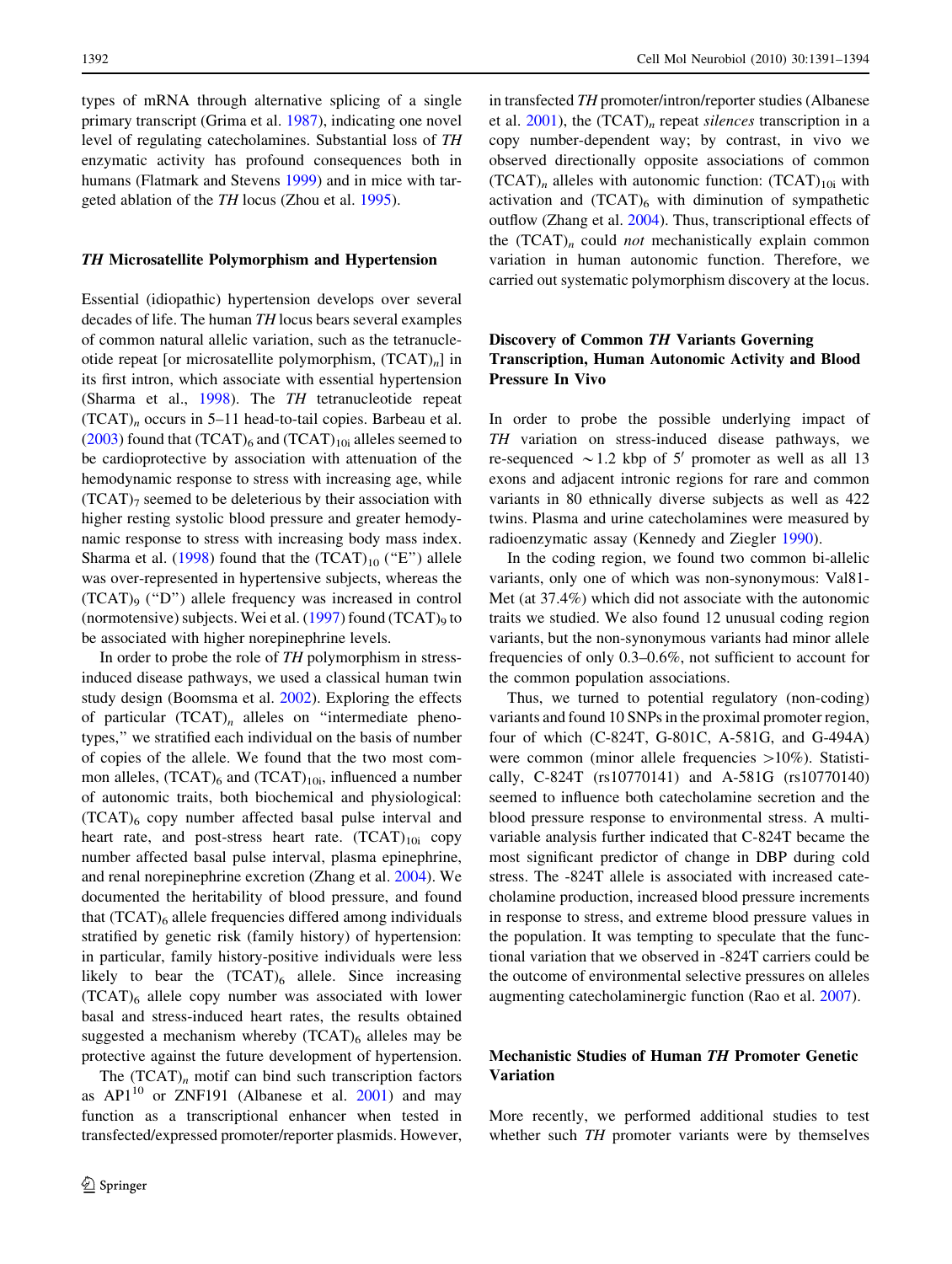<span id="page-2-0"></span>functional (Zhang et al. [2010\)](#page-3-0). First, common haplotypes (at least  $1-5\%$  frequency) of the TH promoter were generated by site-directed mutagenesis, then verified by sequencing, and inserted into luciferase reporter vectors. After transfection into PC12 cells, such human TH promoter haplotypes showed substantial differences in luciferase reporter activity. By two-way ANOVA on luciferase activity, two of the four common variants (C-824T [rs10770141] and A-581G [rs10770140]) altered transcriptional activity. Comparison of these in cells results with the effects of the same 4 variants in vivo indicates that the same variants (C-824T and A-581G) that exert the greatest effect on TH transcription in cells also have the most pronounced effect on human catecholamine secretion in vivo. In addition, the -824T allele displayed an augmented response to typical chromaffin cell secretory stimuli, such as nicotine or PACAP. Under basal circumstances, greater activity of the T allele was observed, and when stimulated by nicotine, C-824T responded differentially, with an increased effect of the drug on the T allele; when stimulated by PACAP, the increased response of the T allele was even more apparent. The -581G allele also responded differentially to PACAP. In the basal state, greater activity of the G allele was apparent; during nicotine stimulation, greater activity of the G allele was noted, as was the case during response to PACAP. We further probed the functional significance of C-824T and A-581G by co-transfection of sequence-predicted trans-activating factors in cells: MEF2, SRY, and FOXD1 differentially activated C-824T, whereas the G/C-rich binding factors SP1, AP2, and EGR1 differentially activated A-581G. At C-824T, the co-transfected human MEF2 increased TH promoter expression to 131.3% on the T allele, but had little effect on the C allele. The MEF2 dominant-negative mutant mMEF2 decreased TH promoter expression down to 71.3% on the T allele, but had little effect on the C allele. Thus, at C-824T, factor MEF2 acted in a directionally coordinate fashion (at  $T > C$ ) to explain the in vivo trait associations, whereas at A-581G, factors SP1, AP2, and EGR1 displayed similar differential actions (at  $G > A$ ). Chromatin immunoprecipitation (ChIP) confirmed the interaction of the endogenous transcription factors with these motifs in the nucleus (Zhang et al. [2010](#page-3-0)).

## **Conclusions**

We conclude that inter-individual variability in catecholamine secretion is controlled in substantial part by genetic variation in the adrenergic pathway encoding cate cholamine synthesis, especially at the classical ratelimiting step, TH. TH promoter common polymorphisms C-824T and A-581G are not only statistical predictors of catecholamine secretory and stress BP response traits in vivo, but also causally responsible for alterations in transcriptional efficiency of the TH gene. Our results thus document novel pathophysiological links between a key adrenergic locus, catecholamine metabolism, and blood pressure, and suggest new strategies to approach the mechanism, diagnosis, and treatment of autonomic dysfunction as well as systemic hypertension.

Acknowledgments This study was supported by grant from National Institutes of Health (HL58120, GCRC RR000827, Comprehensive Research Center of Excellence in Minority Health and Health Disparities [CRCHD], MD00020), and Department of Veterans Affairs. The authors declare no conflicts of interest.

Open Access This article is distributed under the terms of the Creative Commons Attribution Noncommercial License which permits any noncommercial use, distribution, and reproduction in any medium, provided the original author(s) and source are credited.

#### References

- Albanese V, Biguet NF, Kiefer H, Bayard E, Mallet J, Meloni R (2001) Quantitative effects on gene silencing by allelic variation at a tetranucleotide microsatellite. Hum Mol Genet 10:1785–1792
- Barbeau P, Litaker MS, Jackson RW, Treiber FA (2003) A tyrosine hydroxylase microsatellite and hemodynamic response to stress in a multi-ethnic sample of youth. Ethn Dis 13:186–192
- Boomsma D, Busjahn A, Peltonen L (2002) Classical twin studies and beyond. Nat Rev Genet 3:872–882
- Chitbangonsyn SW, Mahboubi P, Walker D, Rana BK, Diggle KL, Timberlake DS, Parmer RJ, O'Connor DT (2003) Physical mapping of autonomic/sympathetic candidate genetic loci for hypertension in the human genome: a somatic cell radiation hybrid library approach. J Hum Hypertens 17:319–324
- Flatmark T, Stevens RC (1999) Structural insight into the aromatic amino acid hydroxylases and their disease-related mutant forms. Chem Rev 99:2137–2160
- Grima B, Lamouroux A, Boni C, Julien JF, Javoy-Agid F, Mallet J (1987) A single human gene encoding multiple tyrosine hydroxylases with different predicted functional characteristics. Nature 326:707–711
- Kennedy B, Ziegler MG (1990) A more sensitive and specific radioenzymatic assay for catecholamines. Life Sci 47:2143–2153
- Rao F, Zhang L, Wessel J, Zhang K, Wen G, Kennedy BP, Rana BK, Das M, Rodriguez-Flores JL, Smith DW, Cadman PE, Salem RM, Mahata SK, Schork NJ, Taupenot L, Ziegler MG, O'Connor DT (2007) Tyrosine hydroxylase, the rate-limiting enzyme in catecholamine biosynthesis: discovery of common human genetic variants governing transcription, autonomic activity, and blood pressure in vivo. Circulation 116:993–1006
- Sharma P, Hingorani A, Jia H, Ashby M, Hopper R, Clayton D, Brown MJ (1998) Positive association of tyrosine hydroxylase microsatellite marker to essential hypertension. Hypertension 32:676–682
- Wei J, Ramchand CN, Hemmings GP (1997) Possible association of catecholamine turnover with the polymorphic  $(TCAT)$ <sub>n</sub> repeat in the first intron of the human tyrosine hydroxylase gene. Life Sci 61:1341–1347
- Zhang L, Rao F, Wessel J, Kennedy BP, Rana BK, Taupenot L, Lillie EO, Cockburn M, Schork NJ, Ziegler MG, O'Connor DT (2004)